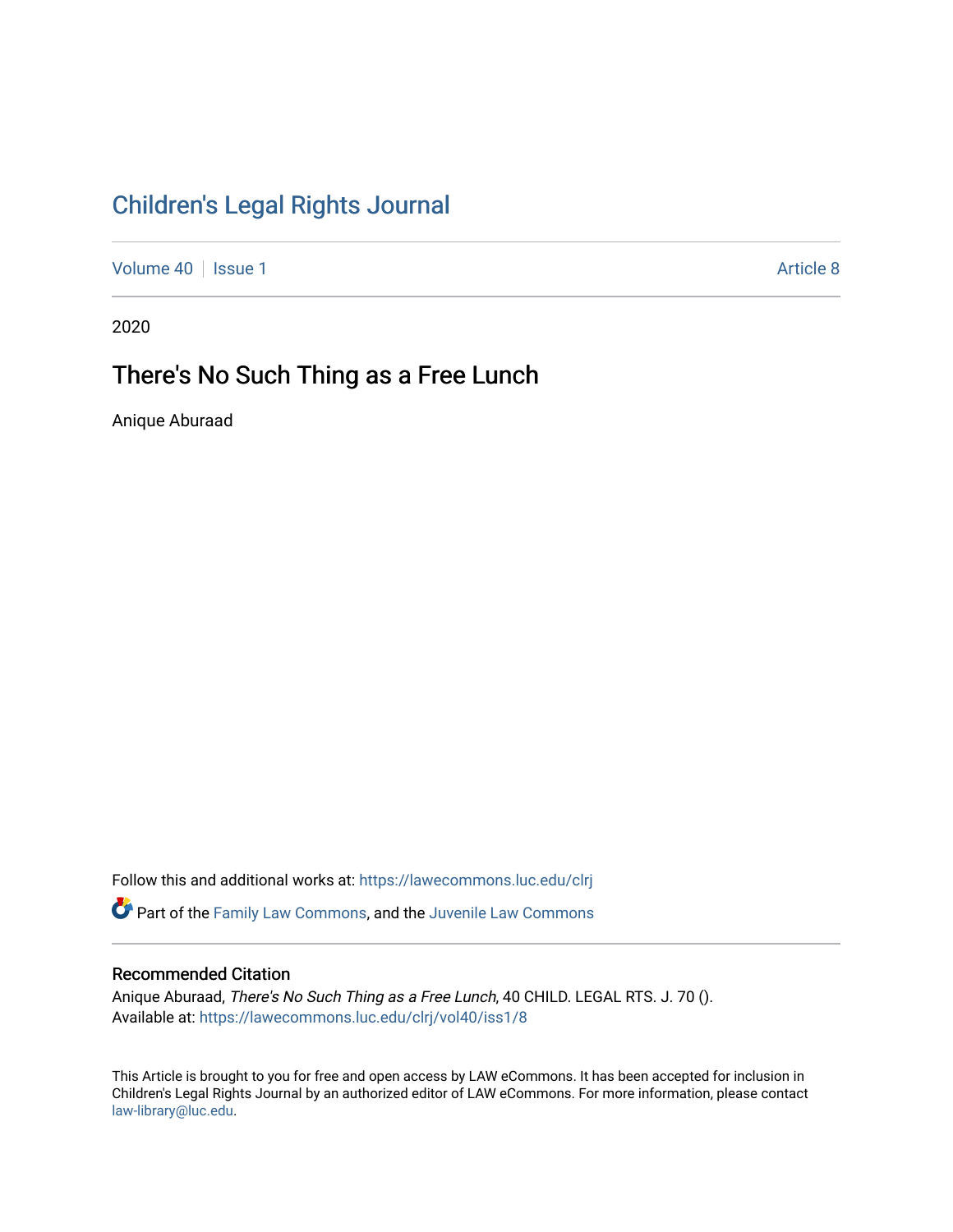# *Opposing Viewpoints:* **There's No Such Thing as a Free Lunch**

# *By: Anique Aburaad*

#### **I. INTRODUCTION**

News stories about children being denied a school lunch have become more common in recent years. This may be the aftermath effect of a 2017 United States Department of Agriculture ("USDA") regulation that requires schools to collect unpaid meal debt. The USDA prohibits schools from using federal funds to pay off meal debt. When there is uncollectible debt, the school district is required to pay it off from general funds. The estimated median amount of unpaid student meal debt for school districts is \$2,500.00, according to a survey conducted by the School Nutrition Association ("SNA"). However, there is significant variance in the amount of debt between school districts depending on the financial status of its students. School districts keep such financial information private, so it is difficult to gauge an individual school's meal debt. Many students experience food insecurity and are denied food due to their parents' financial status. This article will explore how school districts in the Northeast region of the United States approach growing school lunch debt and the effects lunch debt collection practices have on students, as well as explaining what best practices for school lunch payment should look like. Further, it will look at the No Shame at School Act of 2019. This proposed Bill seeks to prevent stigmatization of children whose households cannot make meal payments, as well as simply the certification process for children eligible for free or reduced-price lunches.

# **II. THE SCHOOLS**

According to the SNA, more than 75% of school districts reported lunch debt in the previous school year. Forty percent of school districts say their debt is growing. For example, in Pennsylvania, school debt has increased statewide by 300% over the last three years. Food services programs in Bucks County are thousands, or even tens of thousands, of dollars in debt due to "eat now, pay later" school lunch debt policies. Some schools' administrators have determined that feeding their students for free is not worth the cost. Even with community eligibility programs, which can provide students with free meals at a subsidized cost to the school, some schools find that too great a burden on their budget. Dianne Pratt-Heavner, the director of media relations for SNA, acknowledged the damage to schools' budgets caused by the persistence of compounded debt. Many districts pay off such lunch debt from their general funds. Pratt-Heavner explained that because districts cover debt costs out of the general fund, such excessive yearly debt payments affect the funding that would otherwise go to core educational activities.

Schools are making a concerted effort to be better at informing parents, and households requiring financial assistance, of the ways they can improve enrollment in free and reduced-fee lunch programs. Students in families receiving benefits through the Supplemental Nutrition Assistance Program ("SNAP") are automatically eligible to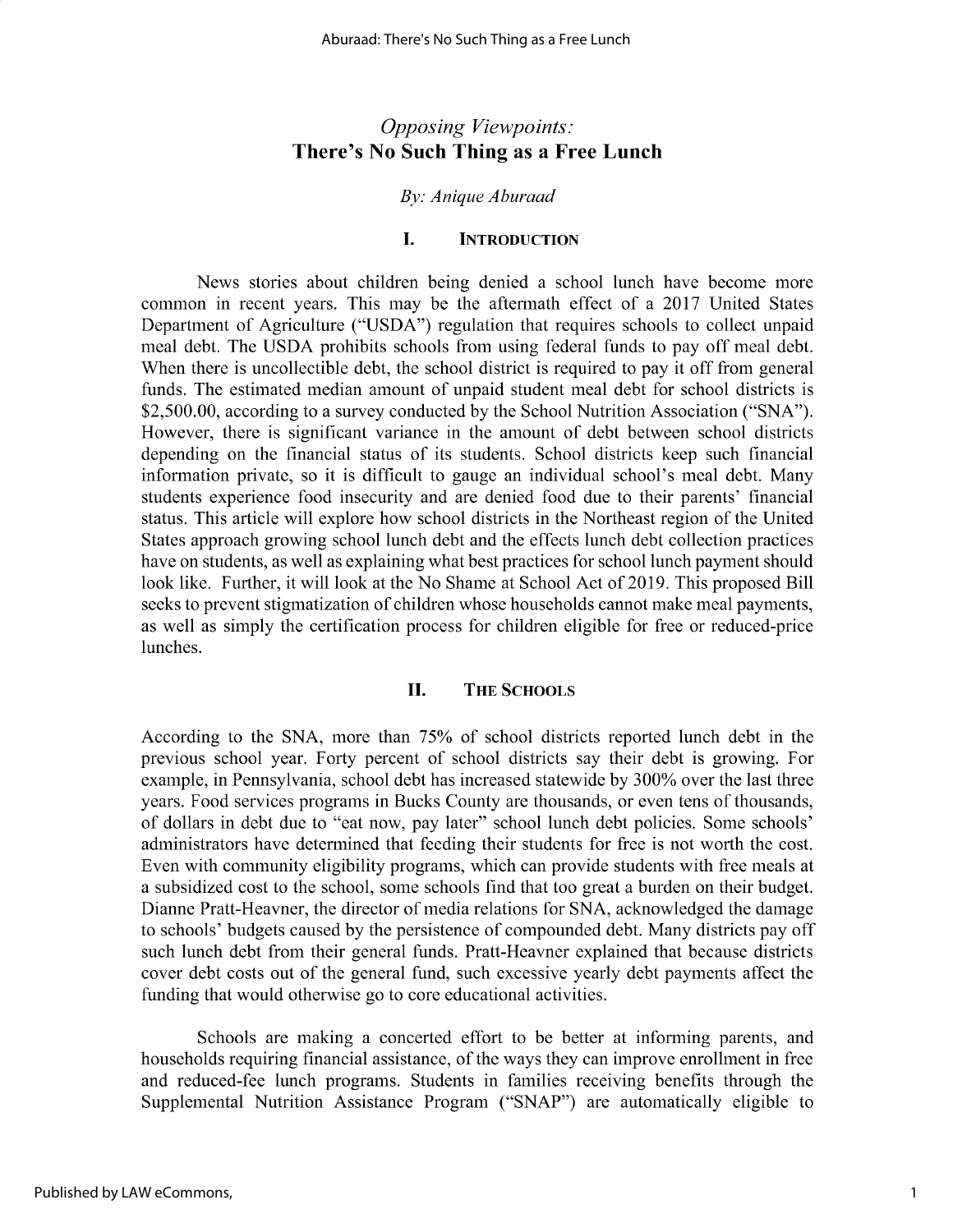71

**receive free lunches. However, states and school districts must first certify the students** before they can receive free meals. If the state or school district fails to register a child, even if they are eligible to receive free meals, they will still be charged for them. Families and parents may believe they are receiving free meals for their children, while they are actually racking up lunch debt.

The Food Research and Action Center ("FRAC") is a nonprofit organization dedicated to eradicating undernutrition and hunger caused by poverty in the United States **as well as providing nutritional and anti-poverty training and support to food service** providers and program administrators. Some schools are trying to make the payment **process more transparent in line with the FRAC's recommendations to prevent or reduce** school meal debt. According to the SNA, the most useful tactics a district can employ to **minimize debt are: online payment and account monitoring systems, notifying parents directly about low balances or meal charges, assistance offered to families to help them** with applications for free or reduced-price meals, automated texts or messages for a low **balance, and financial assistance provided through donations**

If lunch money payments are still not received, even after proactive measures, it is legally within a school's rights to reach out to families and ask them for the fees. At the **end of the day, schools require funding to keep operations running smoothly. Christopher Berdnik, business manager for one school district in Pennsylvania, called into question the extent to which school funds should go towards subsidizing the cost of school meals and food services operations. Instead of putting funding towards educational activities and** materials, they are forced instead to cover lunch money debt. Such debt policies cause schools to pull from their general funds to mitigate the debt, which subsequently takes **funding away from other programs. Faced with the intimidating cost of running a school,** school districts have overall turned to two ways to mitigate lunch debt: debt collection and lunch-shaming. While the USDA does not allow schools to use federal funds to directly pay off meal debt, it does allow such funds to be used to contract a for-profit agency to collect the debt. In a 2014 study, the USDA's Food and Nutrition Service reported that 6% of schools sent unpaid bills to collection agencies. These numbers may have risen as a result of the USDA's 2017 requirement for schools to collect unpaid lunch debt.

#### **III. LUNCH SHAMING**

On Jefferson Sharpnack's ninth birthday, he picked out cheesy breadsticks for his school lunch and continued down the lunch line. When he reached the lunch lady to check out, she took away his hot lunch and swapped it for a cold cheese sandwich in front of his **classmates. Unbeknownst to Jefferson, his application for free-or-reduced-price lunch had not yet been processed, and his lunch account was in the negative. School policy called for cafeteria workers to substitute a hot meal for an "alternative lunch" for students with** negative balances. Jefferson called it his "worst birthday ever"—all because of lunch**shaming.**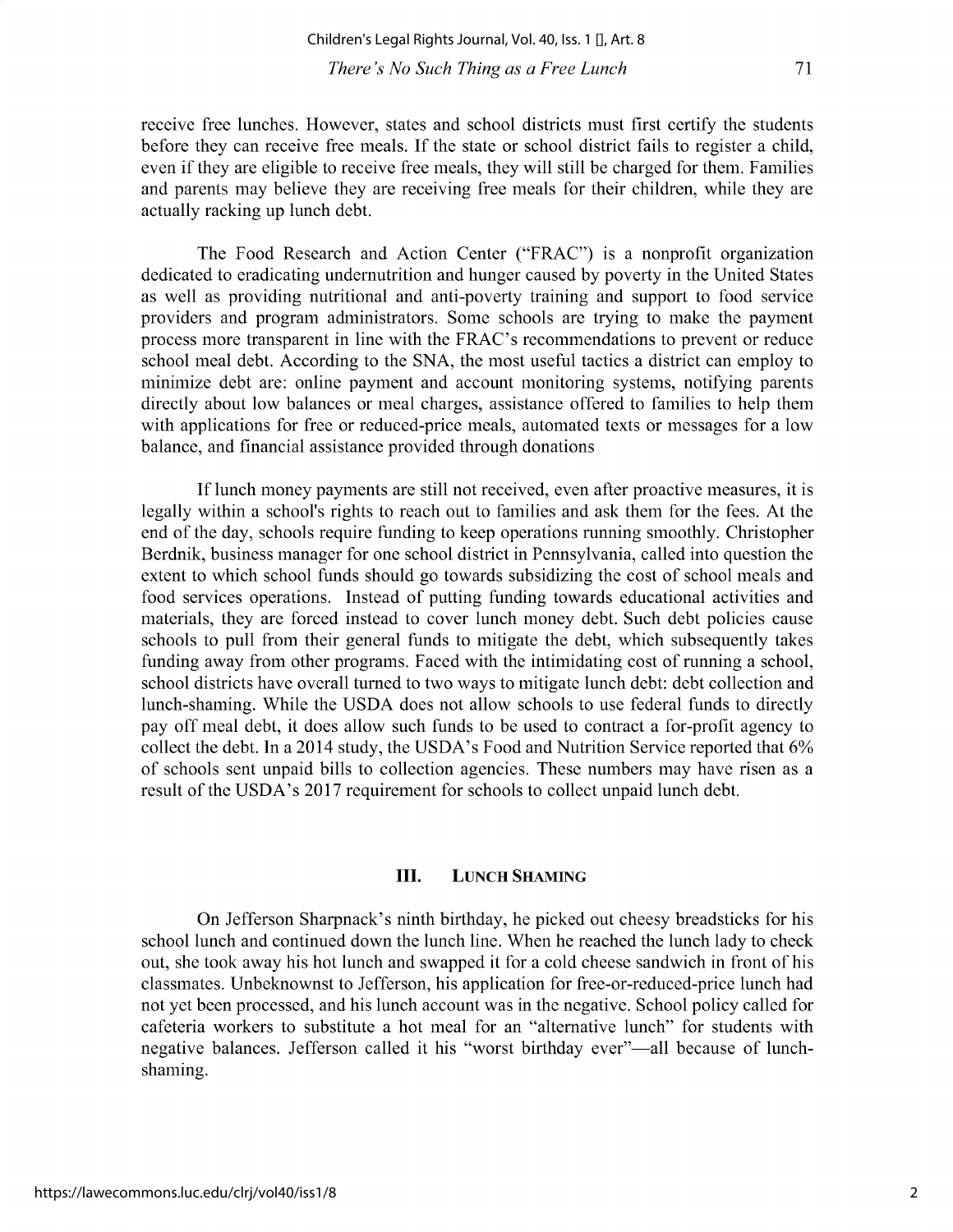"Lunch-shaming" is a tactic used to mitigate school lunch debt, which takes many forms. The school uses the child as a means to inform parents about the school lunch debt they have. When a child does not have money for school lunch, or has a negative balance, the school may have the child wear a sticker, wristband, or a stamp, indicating they could not pay for lunch. A lunch worker may print out the student's negative lunch balance on a sheet of paper to hand to the student. Beyond relaying their lunch balance to their parents, **students with a negative balance are also publicly stigmatized by alternative lunches.** Instead of receiving a hot lunch, students typically receive a cold cheese sandwich, or a sunflower-seed-butter-and-jelly sandwich. Some school cafeteria workers have also been trained to throw away a student's plate of hot food if they cannot pay.

In a 2014 study, the USDA's Food and Nutrition Service reported that 60% of **public schools across the country use lunch-shaming as a tactic to collect on lunch debt.** The USDA's Food and Nutrition service also found in the same study that *35%* of schools resort to actions like prohibiting a child from attending school functions because of their school lunch debt. In October 2019, a school district outside of New Jersey approved a policy that would prohibit high schoolers with a school lunch debt of more than *\$75.00* **from attending prom, as well as any other school dance. It also allows prohibition of middle schoolers and high schoolers from attending extracurricular activities and field trips when** students cannot afford to pay for their lunches. The prohibition is lifted if the debt is fully **repaid.**

### **IV. CRITICISM OF SCHOOLS' TACTICS**

Parents and nutrition experts alike balk at schools' seemingly cold methods of debt collection. Even when a child is qualified to receive free lunches through SNAP, they still need to be certified by the state or school district. Because of such misunderstanding, families may go into debt while still believing their child is receiving free lunches. A child **may miss out on certification for free lunch through something as simple as a misspelling** of their name or an administrative error on behalf of the school debt collectors often add **additional fees onto the pre-existing debt of a person. A small debt can snowball into a much-larger one once a debt collection agency is added into the mix.**

**Singling out students through lunch-shaming has also been openly criticized.** Bridget Murphy, a registered dietitian at New York University's (NYU) Hassenfeld **Children's Hospital, named the negative effects lunch-shaming practices have on students from a physical-growth perspective. In terms of students' health, some students may rather** skip lunch than risk the chance of being "lunch-shamed," while others may develop related **disordered eating patterns or undernutrition. Andrea Vazzana, a clinical psychologist at** NYU's Hassenfeld Children's Hospital also spoke to the effects of starvation on a child by **explaining that it is harder for hungry students to concentrate or focus on long or demanding taks. Missing meals can hinder a child's mental development. Of course,** beyond the effects of starvation, students singled out by the school as not being able to afford lunch feel shame and stigma. Beyond being hungry, it hurts children's self-esteem.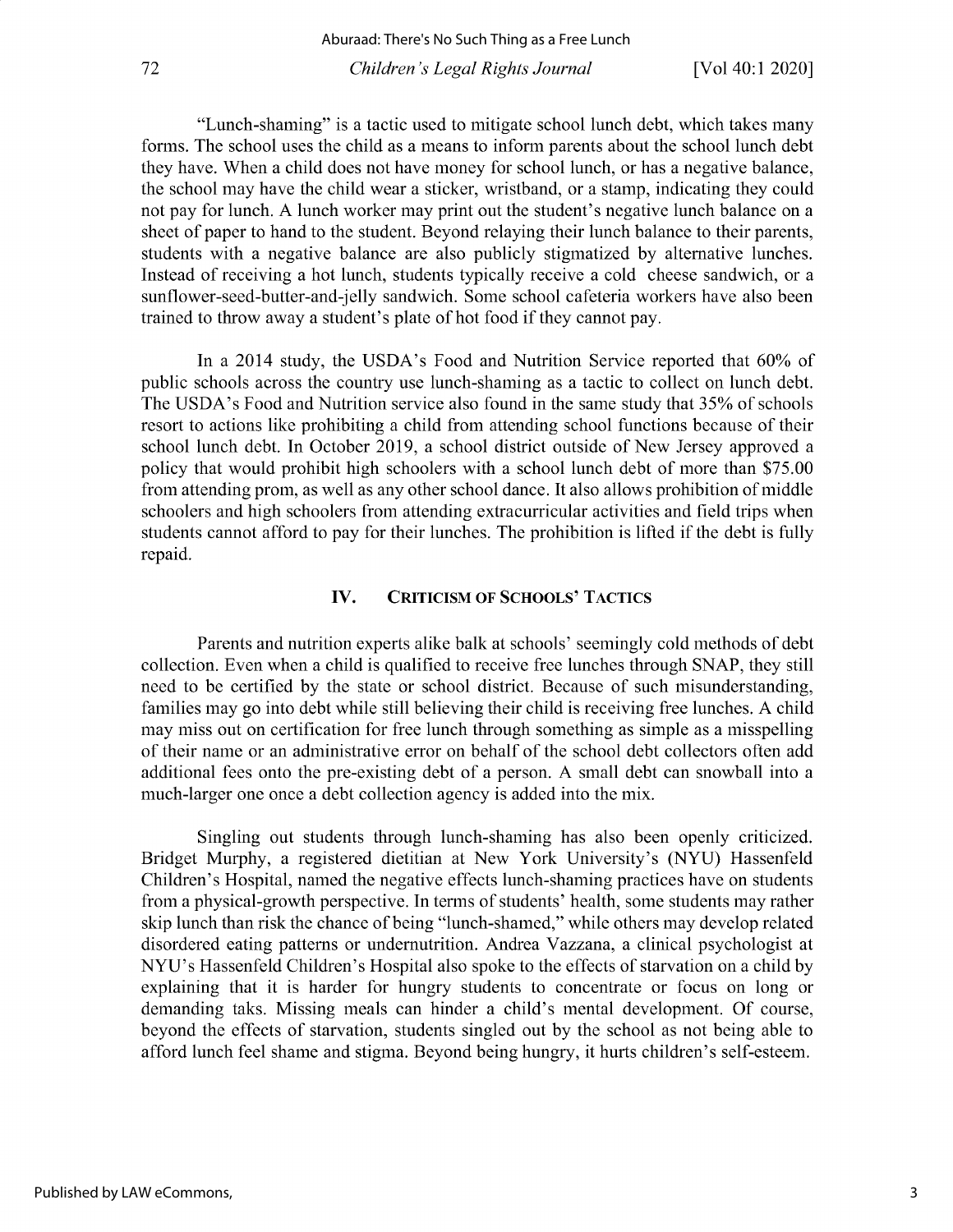### **V. THE BILL: THE NO SHAME AT SCHOOL ACT**

In June 2019, Ilhan Omar proposed the No Shame at School Act of 2019. The Bill would amend the Richard B. Russell National School Lunch Act, 42 U.S.C.§ 1758(b)(5) ("ACT"), in order to prevent shaming or stigma surrounding children whose households are unable to pay for school meals. This amendment would work to make the certification process easier for those children who qualify for free or reduced-price lunches; prevent **schools from separating or segregating those students who cannot pay for lunches; prevent schools from sending debt collectors after families; and overall reducing a sense of shame** in children when receiving lunch. The Act would also allow districts to retroactively seek **federal reimbursement for meals given to children who qualified for free or reduced-price** lunches, but that had not yet been federally certified at the time the lunches were provided. Finally, the Act seeks to protect families while still providing schools with some school **nutrition financial assistance.**

The No Shame at School Act was drafted with intent to prevent children from **experiencing shame and hunger at school. It was endorsed by FRAC, which also speaks** out in support of the Community Eligibility Provision (CEP) of the National School Lunch **Program. Under the CEP, schools with a large enough population of low-income students** who qualify for meal assistance serve free meals to all of their students. This provision allows for students and their families to bypass the unwieldy application process. Not only **that, but the provision also provides for free meals for all students in attendance at the school, regardless of their income level. However, schools are not reimbursed entirely for each meal. Districts receive reimbursements based off of the percentage of their student** body that does qualify for free or discounted meals, multiplied by a corresponding variable. **Schools would thus still have some operational costs, but on a much more manageable scale.**

#### **VI. CONCLUSION**

**The No Shame at School Act goes beyond resolving the social stigmatization of** children in the lunchroom. The Bill, if passed into law by legislature, will not only serve **families and children well, but also schools and their administration. Instead of suggesting schools ignore the debt incurred from serving free lunches, it calls for schools to push for** certification of students for free or reduced-price meals. Many of the children who qualify to apply for free or reduced-price meals come from some of the most vulnerable or marginalized groups in society, such as those living below the poverty line, lacking in education, unable to access the forms in their language, or the like. The school itself will directly call for certification of the child so that the onus is not put onto families.

Additionally, the Bill's prohibition on schools' use of debt collectors would be a **prudent decision. Debt collection may resolve a school's immediate need for funding.** However, if the policy behind school meal debt is not changed, that debt is likely to reaccrue. Ellwood City Area School District used a donation to pay off more than \$22,000.00 **in school lunch debt. Two days later, after serving breakfasts and lunches to students, the**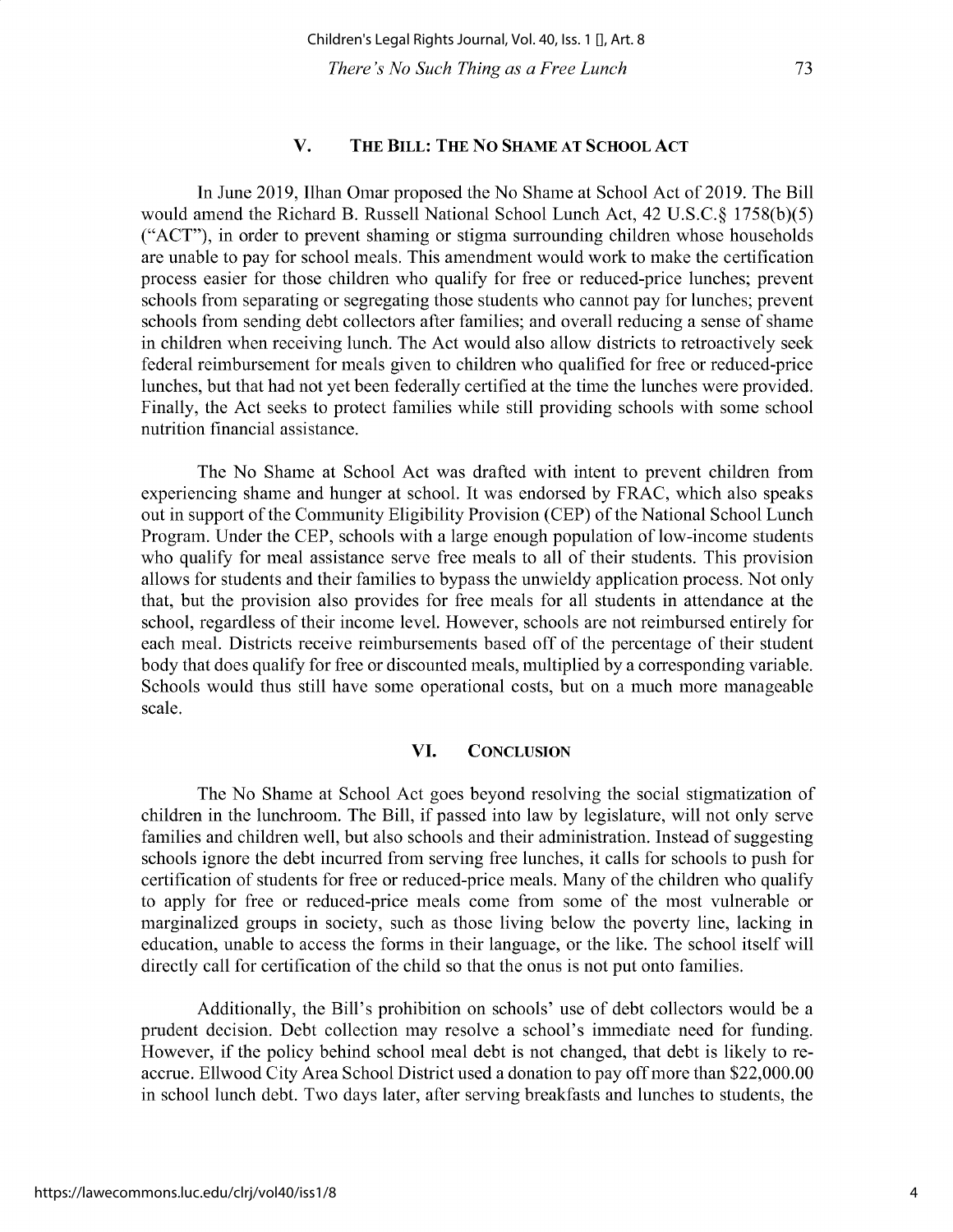**meal debt had re-risen to over \$500.00. Without lasting systemic change, schools' use of debt collectors would not resolve their issues in the long run.**

It is hard to imagine a downside to forbidding schools from taking hot meals from children. However, as many positives as there would be for students under this bill, there **are as many positives for school administrations, too. Schools would be able to petition to** certify students for free lunches; receive retroactive reimbursement for debts of students who qualified for certification; and they would be able to afford to provide meals to students without dipping into their general funding. As obvious the benefits are for students, schools also walk away from the proposed Bill with a full plate.

# **SOURCES**

**Bettina Elias Siegel,** *Will a New Federal Law Finally Put an End to School Lunch Shaming?,* CIVIL EATS (July 26, 2019), https://civileats.com/2019/07/26/will-a-newfederal-law-finally-put-an-end-to-school-lunch-shaming/.

Doug Criss, *After a school district said it'll serve jelly sandwiches to students with lunch debt, Chobani stepped in,* CNN (May 12, 2019). https://www.cnn.com/2019/05/1 0/us/rhode-island-lunch-debts-warwick-chobanitrnd/index.html.

Emily Moon, *Why Are More Schools Going After Families for Lunch Debt?,* PACIFIC **STANDARD (July 26, 2019). https://psmag.com/social-justice/why-are-more-schools**going-after-families-for-lunch-debt.

FOOD RESEARCH & ACTION CENTER, BEST PRACTICES FOR PREVENTING OR REDUCING SCHOOL MEAL DEBT (Oct. 2018), https://www.frac.org/wp-content/uploads/best**practices-preventing-reducing-school-meal-debt.pdf.**

Heather Long, *'No one believes we do this to kids': Will Congress end school lunch shaming?,* CNN (May 15, 2017). https://money. cnn. com/2017/05/15/news/economy/school-lunch-shaming-congressbill/index.html.

Jameelah Naseed, *When You Can't Afford School Lunch, the Toll Is More Than Just Physical,* TEEN VOGUE (Aug. 21, 2019). https://www.teenvogue.com/story/physical**emotional-academic-effects-lunch-shaming.**

Jeremy Layton, *Ohio boy has school lunch taken away over \$9 debt,* NEW YORK POST (Sept. 11, 2019), https://nypost.com/2019/09/11/ohio-boy-has-school-lunch-taken-awayover-9-debt/.